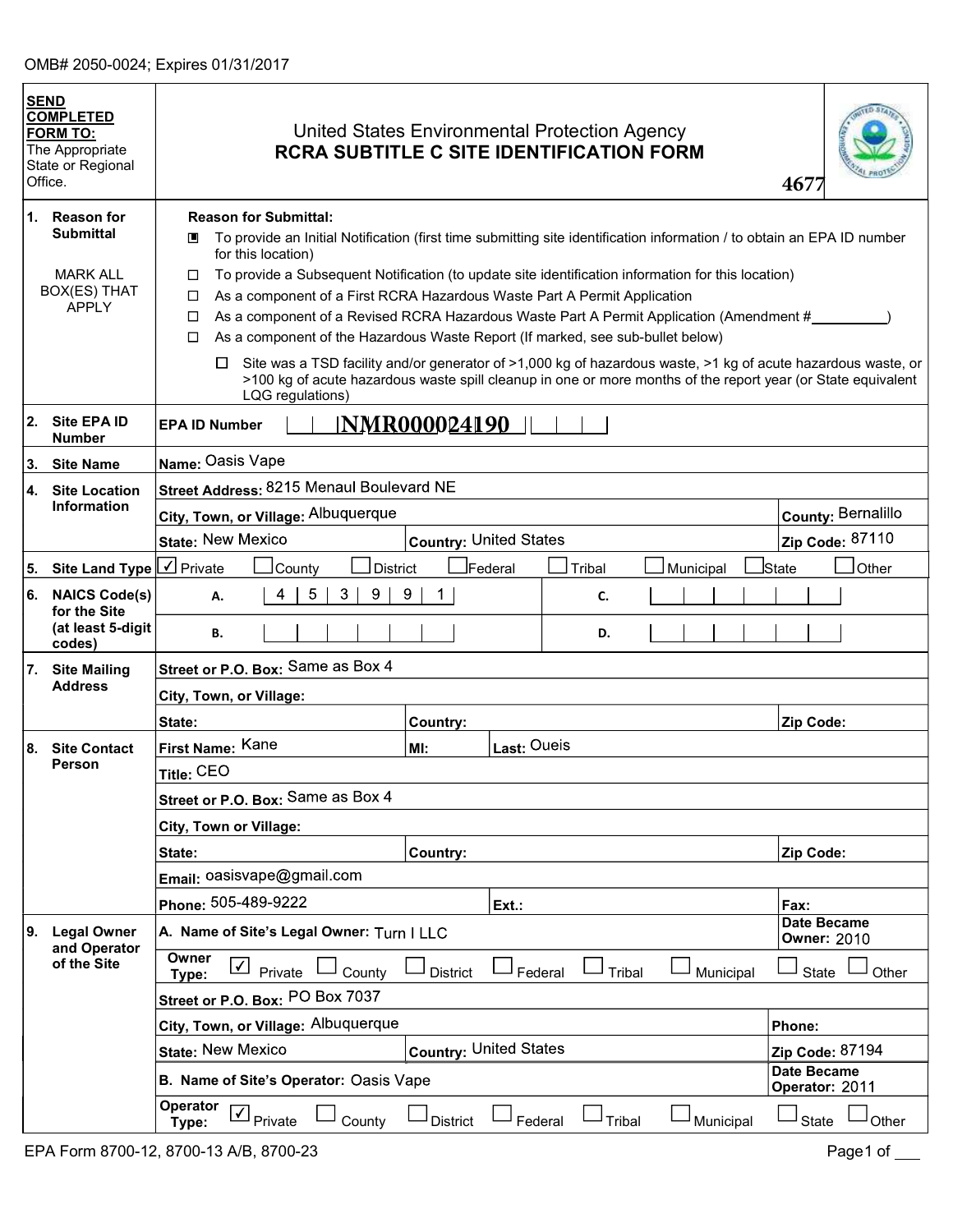| <b>EPA ID Number</b>                                    |                                                                                                                                                                                                                                                                                                                                                                                          | OMB#: 2050-0024; Expires 01/31/2017                                                                                                                                                                                                                                                      |
|---------------------------------------------------------|------------------------------------------------------------------------------------------------------------------------------------------------------------------------------------------------------------------------------------------------------------------------------------------------------------------------------------------------------------------------------------------|------------------------------------------------------------------------------------------------------------------------------------------------------------------------------------------------------------------------------------------------------------------------------------------|
| 10. Type of Regulated Waste Activity (at your site)     |                                                                                                                                                                                                                                                                                                                                                                                          | Mark "Yes" or "No" for all current activities (as of the date submitting the form); complete any additional boxes as instructed.                                                                                                                                                         |
| A. Hazardous Waste Activities; Complete all parts 1-10. |                                                                                                                                                                                                                                                                                                                                                                                          |                                                                                                                                                                                                                                                                                          |
| $Y$ $\sqrt{ }$ $N$ $\Box$                               | 1. Generator of Hazardous Waste<br>If "Yes," mark only one of the following - a, b, or c.                                                                                                                                                                                                                                                                                                | 5. Transporter of Hazardous Waste<br>If "Yes," mark all that apply.<br>$Y \Box N \Box$                                                                                                                                                                                                   |
| $\Box$ a. LQG:                                          | Generates, in any calendar month, 1,000 kg/mo<br>(2,200 lbs/mo.) or more of hazardous waste; or<br>Generates, in any calendar month, or<br>accumulates at any time, more than 1 kg/mo<br>(2.2 lbs/mo) of acute hazardous waste; or<br>Generates, in any calendar month, or<br>accumulates at any time, more than 100 kg/mo<br>(220 lbs/mo) of acute hazardous spill cleanup<br>material. | a. Transporter<br>b. Transfer Facility (at your site)<br>Y N V 6. Treater, Storer, or Disposer of Hazardous<br>Waste Note: A hazardous waste Part B<br>permit is required for these activities.<br>$Y \cap N$ / 7. Recycler of Hazardous Waste                                           |
| b. SQG:<br>c. CESQG:                                    | 100 to 1,000 kg/mo (220 - 2,200 lbs/mo) of<br>non-acute hazardous waste.<br>Less than 100 kg/mo (220 lbs/mo) of non-acute<br>hazardous waste.                                                                                                                                                                                                                                            | 8. Exempt Boiler and/or Industrial Furnace<br>YU NV<br>If "Yes," mark all that apply.                                                                                                                                                                                                    |
| $N$ $\checkmark$                                        | If "Yes" above, indicate other generator activities in 2-10.<br>2. Short-Term Generator (generate from a short-term or one-time<br>event and not from on-going processes). If "Yes," provide an<br>explanation in the Comments section.                                                                                                                                                  | a. Small Quantity On-site Burner<br>Exemption<br>b. Smelting, Melting, and Refining<br><b>Furnace Exemption</b>                                                                                                                                                                          |
| $N \checkmark $                                         | 3. United States Importer of Hazardous Waste                                                                                                                                                                                                                                                                                                                                             | $N\sqrt{2}$ 9. Underground Injection Control                                                                                                                                                                                                                                             |
| $\checkmark$<br>N                                       | 4. Mixed Waste (hazardous and radioactive) Generator                                                                                                                                                                                                                                                                                                                                     | $N\sqrt{2}$ 10. Receives Hazardous Waste from Off-site                                                                                                                                                                                                                                   |
| B. Universal Waste Activities; Complete all parts 1-2.  |                                                                                                                                                                                                                                                                                                                                                                                          | C. Used Oil Activities; Complete all parts 1-4.                                                                                                                                                                                                                                          |
| $N \mid \checkmark$                                     | 1. Large Quantity Handler of Universal Waste (you<br>accumulate 5,000 kg or more) [refer to your State<br>regulations to determine what is regulated]. Indicate<br>types of universal waste managed at your site. If "Yes,"<br>mark all that apply.                                                                                                                                      | N V 1. Used Oil Transporter<br>If "Yes," mark all that apply.<br>a. Transporter<br>b. Transfer Facility (at your site)                                                                                                                                                                   |
| a. Batteries<br>b. Pesticides<br>d. Lamps               | c. Mercury containing equipment<br>e. Other (specify) $\frac{1}{2}$<br>g. Other (specify) $\frac{1}{2}$                                                                                                                                                                                                                                                                                  | 2. Used Oil Processor and/or Re-refiner<br>$Y \prod N$ $\boxed{V}$<br>If "Yes," mark all that apply.<br>a. Processor<br>b. Re-refiner<br>$Y \prod N$ $\boxed{\checkmark}$<br>3. Off-Specification Used Oil Burner<br>4. Used Oil Fuel Marketer<br>Y□N√<br>If "Yes," mark all that apply. |
| $N \checkmark $<br>activity.                            | 2. Destination Facility for Universal Waste<br><b>Note:</b> A hazardous waste permit may be required for this                                                                                                                                                                                                                                                                            | a. Marketer Who Directs Shipment of<br>Off-Specification Used Oil to<br>Off-Specification Used Oil Burner<br>b. Marketer Who First Claims the Used<br>Oil Meets the Specifications                                                                                                       |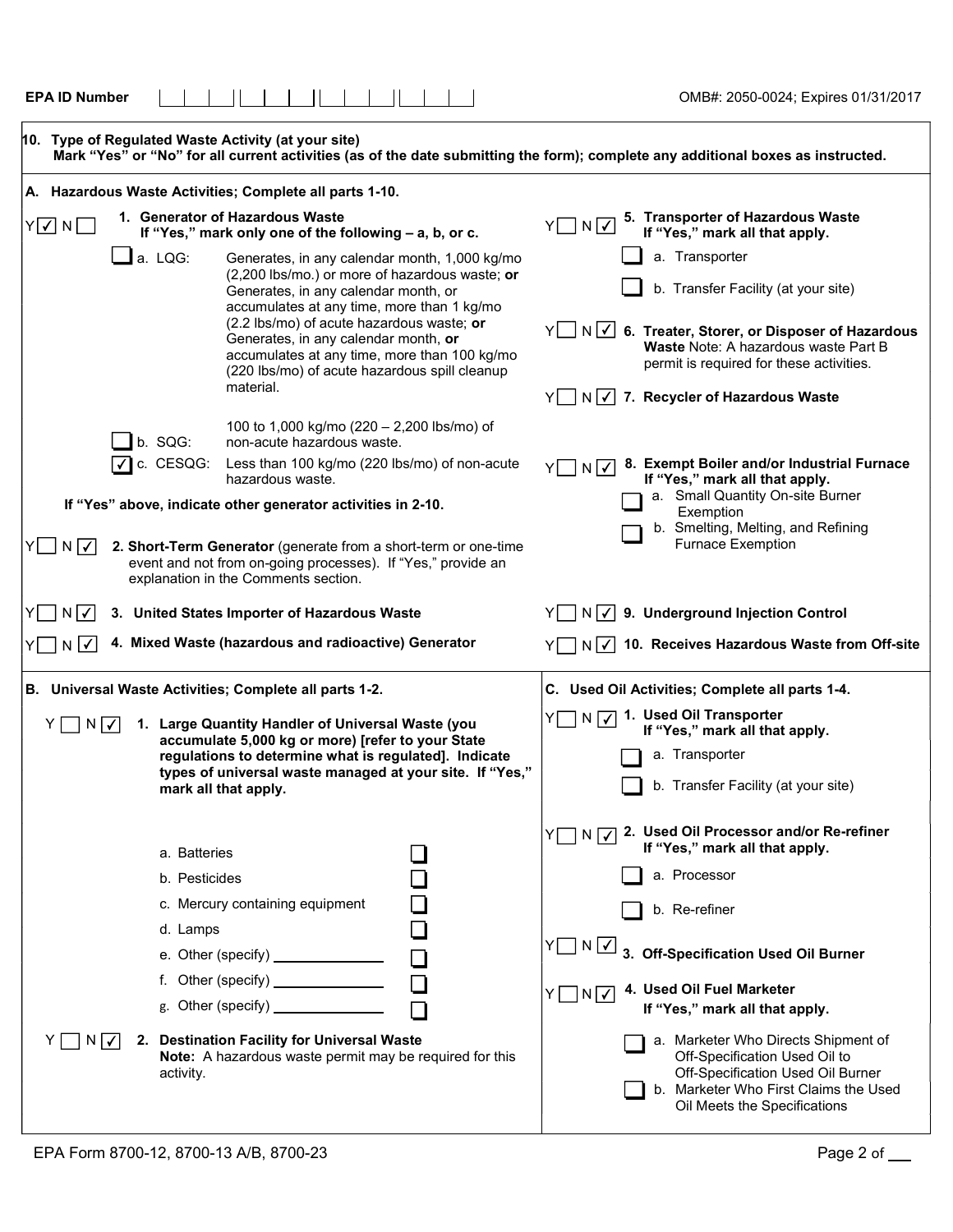| D.  |                                          | wastes pursuant to 40 CFR Part 262 Subpart K |  |  | Eligible Academic Entities with Laboratories-Notification for opting into or withdrawing from managing laboratory hazardous                                                                                                                                            |  |                                                                                                                                        |
|-----|------------------------------------------|----------------------------------------------|--|--|------------------------------------------------------------------------------------------------------------------------------------------------------------------------------------------------------------------------------------------------------------------------|--|----------------------------------------------------------------------------------------------------------------------------------------|
|     | You can ONLY Opt into Subpart K if:<br>❖ |                                              |  |  |                                                                                                                                                                                                                                                                        |  |                                                                                                                                        |
|     |                                          | a college or university; AND                 |  |  | you are at least one of the following: a college or university; a teaching hospital that is owned by or has a formal affiliation                                                                                                                                       |  | agreement with a college or university; or a non-profit research institute that is owned by or has a formal affiliation agreement with |
|     |                                          |                                              |  |  | you have checked with your State to determine if 40 CFR Part 262 Subpart K is effective in your state                                                                                                                                                                  |  |                                                                                                                                        |
|     | N∣√∣                                     |                                              |  |  | 1. Opting into or currently operating under 40 CFR Part 262 Subpart K for the management of hazardous wastes in laboratories                                                                                                                                           |  |                                                                                                                                        |
|     |                                          |                                              |  |  | See the item-by-item instructions for definitions of types of eligible academic entities. Mark all that apply:                                                                                                                                                         |  |                                                                                                                                        |
|     |                                          | a. College or University                     |  |  |                                                                                                                                                                                                                                                                        |  |                                                                                                                                        |
|     |                                          |                                              |  |  | b. Teaching Hospital that is owned by or has a formal written affiliation agreement with a college or university                                                                                                                                                       |  |                                                                                                                                        |
|     |                                          |                                              |  |  | c. Non-profit Institute that is owned by or has a formal written affiliation agreement with a college or university                                                                                                                                                    |  |                                                                                                                                        |
|     |                                          |                                              |  |  |                                                                                                                                                                                                                                                                        |  |                                                                                                                                        |
|     | $N \checkmark $                          |                                              |  |  | 2. Withdrawing from 40 CFR Part 262 Subpart K for the management of hazardous wastes in laboratories                                                                                                                                                                   |  |                                                                                                                                        |
| 11. |                                          | <b>Description of Hazardous Waste</b>        |  |  |                                                                                                                                                                                                                                                                        |  |                                                                                                                                        |
| Α.  | spaces are needed.                       |                                              |  |  | Waste Codes for Federally Regulated Hazardous Wastes. Please list the waste codes of the Federal hazardous wastes handled at<br>your site. List them in the order they are presented in the regulations (e.g., D001, D003, F007, U112). Use an additional page if more |  |                                                                                                                                        |
|     | P075                                     |                                              |  |  |                                                                                                                                                                                                                                                                        |  |                                                                                                                                        |
|     |                                          |                                              |  |  |                                                                                                                                                                                                                                                                        |  |                                                                                                                                        |
|     |                                          |                                              |  |  |                                                                                                                                                                                                                                                                        |  |                                                                                                                                        |
|     |                                          |                                              |  |  |                                                                                                                                                                                                                                                                        |  |                                                                                                                                        |
|     |                                          |                                              |  |  |                                                                                                                                                                                                                                                                        |  |                                                                                                                                        |
|     |                                          |                                              |  |  |                                                                                                                                                                                                                                                                        |  |                                                                                                                                        |
|     |                                          |                                              |  |  |                                                                                                                                                                                                                                                                        |  |                                                                                                                                        |
|     |                                          |                                              |  |  |                                                                                                                                                                                                                                                                        |  |                                                                                                                                        |
|     |                                          |                                              |  |  |                                                                                                                                                                                                                                                                        |  |                                                                                                                                        |
| B.  | spaces are needed.                       |                                              |  |  | Waste Codes for State-Regulated (i.e., non-Federal) Hazardous Wastes. Please list the waste codes of the State-Regulated<br>hazardous wastes handled at your site. List them in the order they are presented in the regulations. Use an additional page if more        |  |                                                                                                                                        |
|     |                                          |                                              |  |  |                                                                                                                                                                                                                                                                        |  |                                                                                                                                        |
|     |                                          |                                              |  |  |                                                                                                                                                                                                                                                                        |  |                                                                                                                                        |
|     |                                          |                                              |  |  |                                                                                                                                                                                                                                                                        |  |                                                                                                                                        |
|     |                                          |                                              |  |  |                                                                                                                                                                                                                                                                        |  |                                                                                                                                        |
|     |                                          |                                              |  |  |                                                                                                                                                                                                                                                                        |  |                                                                                                                                        |
|     |                                          |                                              |  |  |                                                                                                                                                                                                                                                                        |  |                                                                                                                                        |
|     |                                          |                                              |  |  |                                                                                                                                                                                                                                                                        |  |                                                                                                                                        |

 $\begin{tabular}{c|c|c|c|c|c|c|c} \hline \textbf{FPA ID Number} & & & & & & & & & \\ \hline \end{tabular}$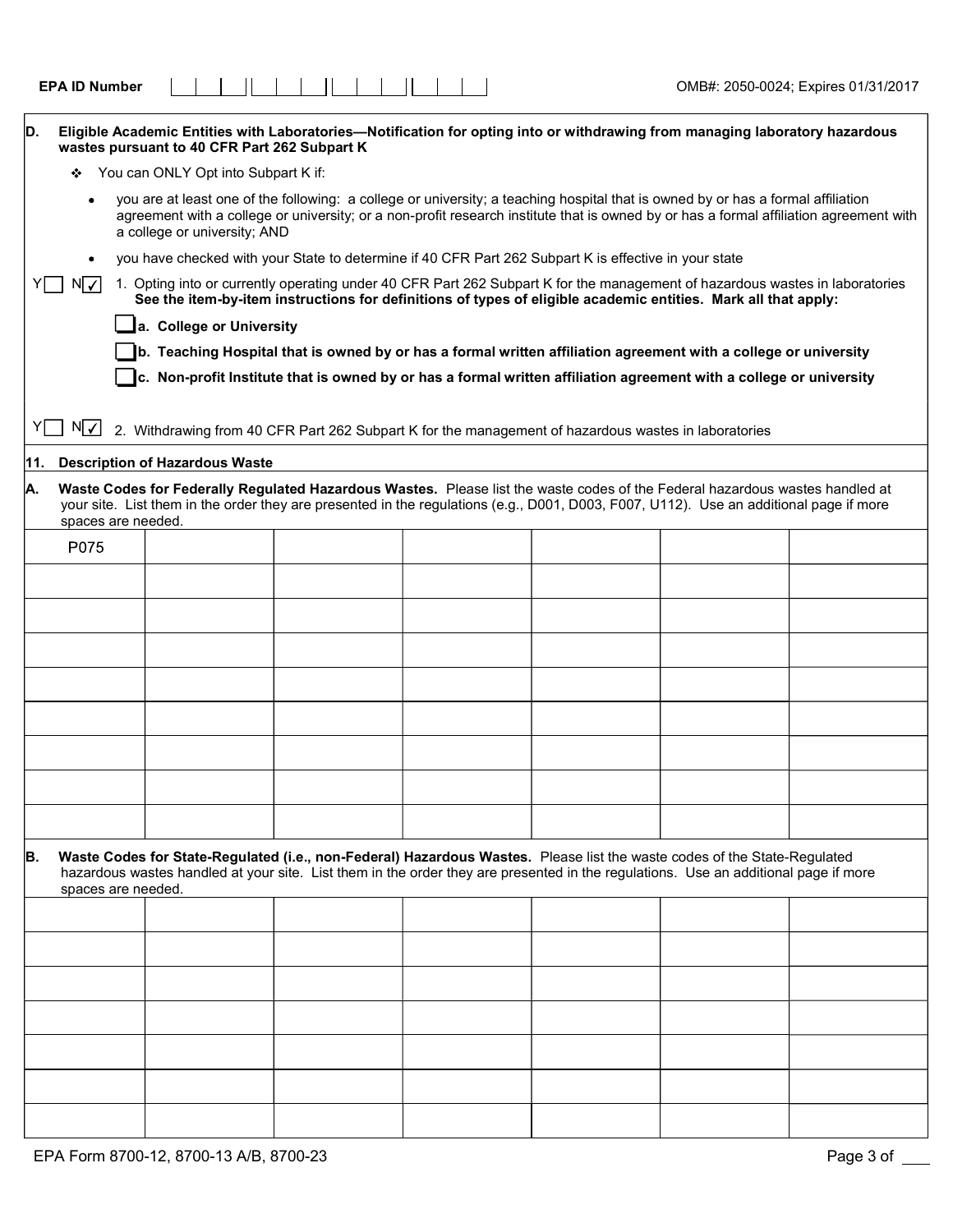|     | <b>EPA ID Number</b> |                                                                                                                                                                                                                                                                                                                                      |                                         | OMB#: 2050-0024; Expires 01/31/2017                                                                                                                                                                                                                                                                                                                                                                                                                                                                                                                                                                                                                                                                          |
|-----|----------------------|--------------------------------------------------------------------------------------------------------------------------------------------------------------------------------------------------------------------------------------------------------------------------------------------------------------------------------------|-----------------------------------------|--------------------------------------------------------------------------------------------------------------------------------------------------------------------------------------------------------------------------------------------------------------------------------------------------------------------------------------------------------------------------------------------------------------------------------------------------------------------------------------------------------------------------------------------------------------------------------------------------------------------------------------------------------------------------------------------------------------|
|     |                      | 12. Notification of Hazardous Secondary Material (HSM) Activity                                                                                                                                                                                                                                                                      |                                         |                                                                                                                                                                                                                                                                                                                                                                                                                                                                                                                                                                                                                                                                                                              |
|     | Y□ N⊡                | Are you notifying under 40 CFR 260.42 that you will begin managing, are managing, or will stop managing hazardous<br>secondary material under 40 CFR 261.2(a)(2)(ii), 40 CFR 261.4(a)(23), (24), or (25)?<br>If "Yes," you must fill out the Addendum to the Site Identification Form: Notification for Managing Hazardous Secondary |                                         |                                                                                                                                                                                                                                                                                                                                                                                                                                                                                                                                                                                                                                                                                                              |
| 13. | <b>Comments</b>      | Material.                                                                                                                                                                                                                                                                                                                            |                                         |                                                                                                                                                                                                                                                                                                                                                                                                                                                                                                                                                                                                                                                                                                              |
|     |                      |                                                                                                                                                                                                                                                                                                                                      |                                         |                                                                                                                                                                                                                                                                                                                                                                                                                                                                                                                                                                                                                                                                                                              |
|     |                      |                                                                                                                                                                                                                                                                                                                                      |                                         |                                                                                                                                                                                                                                                                                                                                                                                                                                                                                                                                                                                                                                                                                                              |
|     |                      |                                                                                                                                                                                                                                                                                                                                      |                                         |                                                                                                                                                                                                                                                                                                                                                                                                                                                                                                                                                                                                                                                                                                              |
|     |                      |                                                                                                                                                                                                                                                                                                                                      |                                         |                                                                                                                                                                                                                                                                                                                                                                                                                                                                                                                                                                                                                                                                                                              |
|     |                      |                                                                                                                                                                                                                                                                                                                                      |                                         |                                                                                                                                                                                                                                                                                                                                                                                                                                                                                                                                                                                                                                                                                                              |
|     |                      |                                                                                                                                                                                                                                                                                                                                      |                                         |                                                                                                                                                                                                                                                                                                                                                                                                                                                                                                                                                                                                                                                                                                              |
|     |                      |                                                                                                                                                                                                                                                                                                                                      |                                         |                                                                                                                                                                                                                                                                                                                                                                                                                                                                                                                                                                                                                                                                                                              |
|     |                      |                                                                                                                                                                                                                                                                                                                                      |                                         |                                                                                                                                                                                                                                                                                                                                                                                                                                                                                                                                                                                                                                                                                                              |
|     |                      |                                                                                                                                                                                                                                                                                                                                      |                                         |                                                                                                                                                                                                                                                                                                                                                                                                                                                                                                                                                                                                                                                                                                              |
|     |                      |                                                                                                                                                                                                                                                                                                                                      |                                         |                                                                                                                                                                                                                                                                                                                                                                                                                                                                                                                                                                                                                                                                                                              |
|     |                      |                                                                                                                                                                                                                                                                                                                                      |                                         |                                                                                                                                                                                                                                                                                                                                                                                                                                                                                                                                                                                                                                                                                                              |
|     |                      |                                                                                                                                                                                                                                                                                                                                      |                                         |                                                                                                                                                                                                                                                                                                                                                                                                                                                                                                                                                                                                                                                                                                              |
|     |                      |                                                                                                                                                                                                                                                                                                                                      |                                         |                                                                                                                                                                                                                                                                                                                                                                                                                                                                                                                                                                                                                                                                                                              |
|     |                      |                                                                                                                                                                                                                                                                                                                                      |                                         |                                                                                                                                                                                                                                                                                                                                                                                                                                                                                                                                                                                                                                                                                                              |
|     |                      |                                                                                                                                                                                                                                                                                                                                      |                                         |                                                                                                                                                                                                                                                                                                                                                                                                                                                                                                                                                                                                                                                                                                              |
|     |                      |                                                                                                                                                                                                                                                                                                                                      |                                         |                                                                                                                                                                                                                                                                                                                                                                                                                                                                                                                                                                                                                                                                                                              |
|     |                      | Hazardous Waste Part A Permit Application, all owner(s) and operator(s) must sign (see 40 CFR 270.10(b) and 270.11).                                                                                                                                                                                                                 |                                         | 14. Certification. I certify under penalty of law that this document and all attachments were prepared under my direction or supervision in<br>accordance with a system designed to assure that qualified personnel properly gather and evaluate the information submitted. Based<br>on my inquiry of the person or persons who manage the system, or those persons directly responsible for gathering the information, the<br>information submitted is, to the best of my knowledge and belief, true, accurate, and complete. I am aware that there are significant<br>penalties for submitting false information, including the possibility of fines and imprisonment for knowing violations. For the RCRA |
|     |                      | Signature of legal owner, operator, or an<br>authorized representative                                                                                                                                                                                                                                                               | Name and Official Title (type or print) | <b>Date Signed</b><br>(mm/dd/yyyy)                                                                                                                                                                                                                                                                                                                                                                                                                                                                                                                                                                                                                                                                           |
|     |                      |                                                                                                                                                                                                                                                                                                                                      | Kane Oueis, CEO                         | 11/22/2017                                                                                                                                                                                                                                                                                                                                                                                                                                                                                                                                                                                                                                                                                                   |
|     |                      |                                                                                                                                                                                                                                                                                                                                      |                                         |                                                                                                                                                                                                                                                                                                                                                                                                                                                                                                                                                                                                                                                                                                              |
|     |                      |                                                                                                                                                                                                                                                                                                                                      |                                         |                                                                                                                                                                                                                                                                                                                                                                                                                                                                                                                                                                                                                                                                                                              |
|     |                      |                                                                                                                                                                                                                                                                                                                                      |                                         |                                                                                                                                                                                                                                                                                                                                                                                                                                                                                                                                                                                                                                                                                                              |